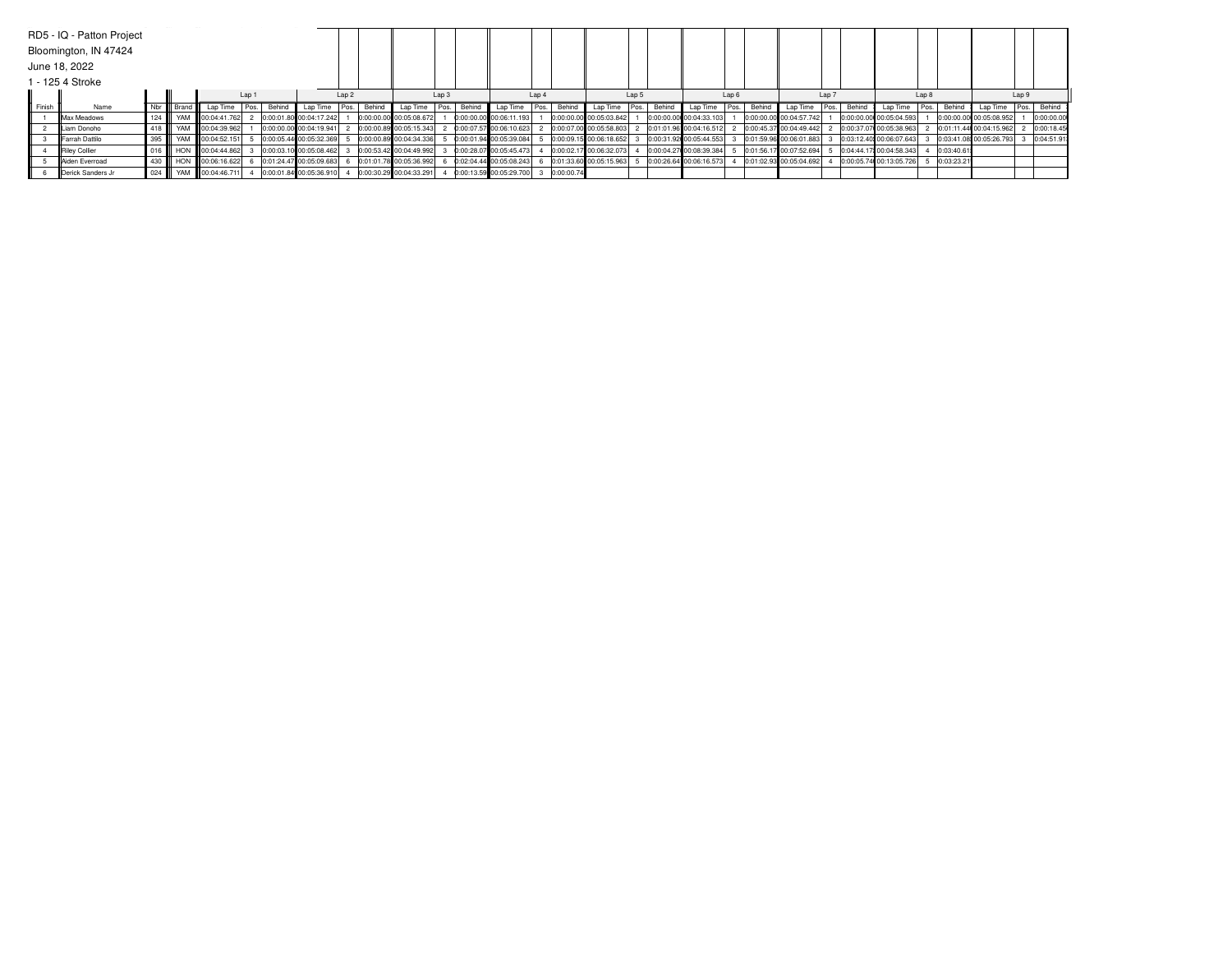|        | RD5 - IQ - Patton Project |  |                               |       |                         |                  |        |                                                   |                  |                          |       |                           |       |        |                           |       |                                                   |       |        |                         |                  |            |          |       |             |
|--------|---------------------------|--|-------------------------------|-------|-------------------------|------------------|--------|---------------------------------------------------|------------------|--------------------------|-------|---------------------------|-------|--------|---------------------------|-------|---------------------------------------------------|-------|--------|-------------------------|------------------|------------|----------|-------|-------------|
|        | Bloomington, IN 47424     |  |                               |       |                         |                  |        |                                                   |                  |                          |       |                           |       |        |                           |       |                                                   |       |        |                         |                  |            |          |       |             |
|        | June 18, 2022             |  |                               |       |                         |                  |        |                                                   |                  |                          |       |                           |       |        |                           |       |                                                   |       |        |                         |                  |            |          |       |             |
|        | 2 - 90 Modified           |  |                               |       |                         |                  |        |                                                   |                  |                          |       |                           |       |        |                           |       |                                                   |       |        |                         |                  |            |          |       |             |
|        |                           |  |                               | Lap 1 |                         | Lap <sub>2</sub> |        |                                                   | Lap <sub>3</sub> |                          | Lap 4 |                           | Lap 5 |        |                           | Lap 6 |                                                   | Lap 7 |        |                         | Lap <sub>8</sub> |            |          | Lap 9 |             |
| Finish | Name                      |  | Nbr   Brand   Lap Time   Pos. |       | Behind Lap Time         | Pos.             | Behind | Lap Time Pos. Behind                              |                  | Lap Time   Pos.   Behind |       | Lap Time Pos.             |       | Behind | Lap Time                  | Pos.  | Behind Lap Time   Pos.                            |       | Behind | Lap Time                | Pos.             | Behind     | Lao Time |       | Pos. Behind |
|        | Zayne Patterson           |  | 311 HON 00:06:55.953          |       | 0:00:00.00 00:05:15.002 |                  |        | 0:00:00.00 00:05:36.113                           |                  | 0:00:00.00 00:05:09.562  |       | 0:00:00.00 00:05:11.553   |       |        | 0:00:00.00 00:06:00.413   |       | 0:00:00.00 00:05:10.902                           |       |        | 0:00:00.00 00:05:35.963 |                  | 0:00:00.00 |          |       |             |
|        | Uoseph May                |  | YAM 00:06:57.803              |       | 0:00:01.85 00:05:45.892 |                  |        | 0:00:32.74 00:06:10.773 2 0:01:07.40 00:06:35.213 |                  |                          |       | 0:02:33.05 00:05:29.803   |       |        | 2 0:02:51.30 00:05:48.173 |       | 2 0:02:39.06 00:05:55.563                         |       |        | 0:03:23.72 00:05:53.843 |                  | 0:03:41.60 |          |       |             |
|        | Grant Hash                |  | OTH 00:07:04.023              |       | 0:00:06.22 00:06:31.253 |                  |        | 0:00:51.58 00:06:19.483 3                         |                  | 0:01:00.29 00:06:09.413  |       | 0:00:34.49 00:06:04.913 3 |       |        | 0:01:09.60 00:06:03.373   |       | 0:01:24.80 00:06:08.533 3 0:01:37.77 00:06:33.833 |       |        |                         |                  | 0:02:17.76 |          |       |             |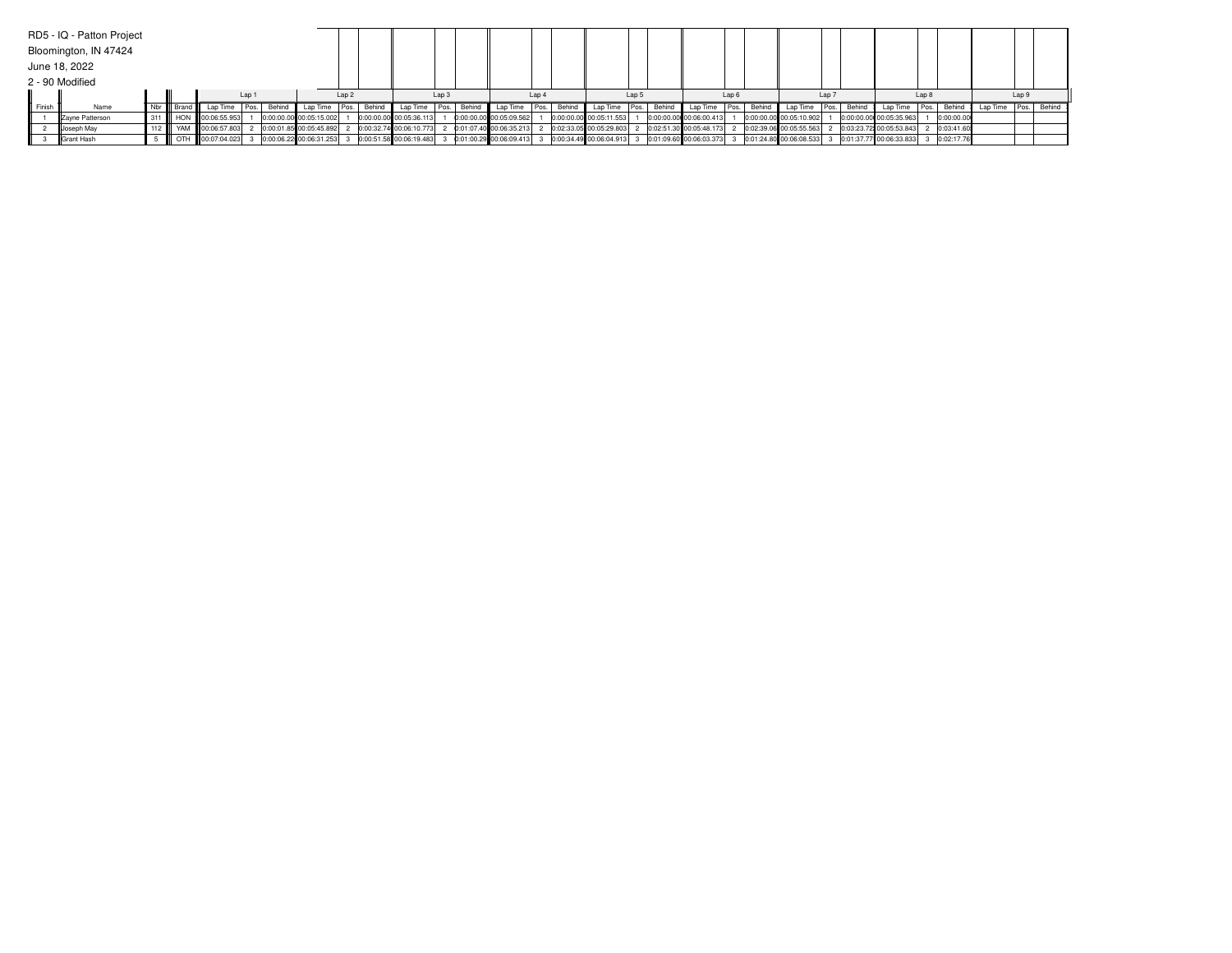|        | RD5 - IQ - Patton Project  |     |           |                                        |       |        |                         |                  |        |                         |                  |        |                         |       |        |                         |       |                         |       |        |                         |                  |             |                         |                  |               |                         |       |            |
|--------|----------------------------|-----|-----------|----------------------------------------|-------|--------|-------------------------|------------------|--------|-------------------------|------------------|--------|-------------------------|-------|--------|-------------------------|-------|-------------------------|-------|--------|-------------------------|------------------|-------------|-------------------------|------------------|---------------|-------------------------|-------|------------|
|        | Bloomington, IN 47424      |     |           |                                        |       |        |                         |                  |        |                         |                  |        |                         |       |        |                         |       |                         |       |        |                         |                  |             |                         |                  |               |                         |       |            |
|        | June 18, 2022              |     |           |                                        |       |        |                         |                  |        |                         |                  |        |                         |       |        |                         |       |                         |       |        |                         |                  |             |                         |                  |               |                         |       |            |
|        | 3 - 90 4Stroke Non/Limited |     |           |                                        |       |        |                         |                  |        |                         |                  |        |                         |       |        |                         |       |                         |       |        |                         |                  |             |                         |                  |               |                         |       |            |
|        |                            |     |           |                                        | Lap 1 |        |                         | Lap <sub>2</sub> |        |                         | Lap <sub>3</sub> |        |                         | Lap 4 |        |                         | Lap 5 |                         | Lap 6 |        |                         | Lap <sub>7</sub> |             |                         | Lap <sub>8</sub> |               |                         | Lap 9 |            |
| Finish | Name                       |     | Nbr Brand | Lap Time                               | Pos.  | Behind | Lap Time                | Pos.             | Behind | Lap Time Pos.           |                  | Behind | Lap Time                | Pos.  | Behind | Lap Time   Pos. Behind  |       | Lap Time                | Pos.  | Behind | Lap Time                |                  | Pos. Behind | Lap Time                |                  | Pos.   Behind | Lap Time                | Pos.  | Behind     |
|        | <b>ICarson Price</b>       |     |           | 218 <b>H</b> HON <b>H</b> 00:06:33.173 |       |        | 0:00:00.72 00:05:19.093 |                  |        | 0:00:09.71 00:05:22.682 |                  |        | 0:00:00.56 00:04:42.162 |       |        | 0:00:00.00 00:05:02.642 |       | 0:00:00.00 00:05:54.624 |       |        | 0:00:00.00 00:05:03.982 |                  |             | 0:00:00.00 00:06:03.933 |                  |               | 0:00:00.00 00:05:23.362 |       | 0:00:00.00 |
|        | <b>IReid Robinson</b>      |     |           | 123 HON 100:06:10.262                  |       |        | 0:00:00.00 00:05:32.293 |                  |        | 0:00:00.00 00:05:31.833 |                  |        | 0:00:00.00 00:05:04.882 |       |        | 0:00:22.16 00:05:10.873 |       | 0:00:30.39 00:07:17.414 |       |        | 0:01:53.18 00:05:49.972 |                  |             | 0:02:39.17 00:05:07.593 |                  | 2 0:01:42.83  |                         |       |            |
|        | Cadence Kirby              |     |           | 231 KAW 100:06:32.453                  |       |        | 0:00:22.19 00:05:41.572 |                  |        | 0:00:21.75 00:06:08.323 |                  |        | 0:01:07.40 00:05:36.583 |       |        | 0:01:39.66 00:05:24.653 |       | 0:01:53.44 00:05:45.433 |       |        | 0:00:21.46 00:05:51.213 |                  |             | 0:00:22.70 00:05:53.172 |                  | 0:01:08.28    |                         |       |            |
|        | <b>Caden Lewicki</b>       |     |           | 705   HON 00:06:41.143                 |       |        | 0:00:02.14 00:06:29.943 |                  |        | 0:00:02.04 00:06:20.313 |                  |        | 0:01:09.05 00:06:07.043 |       |        | 0:01:39.51 00:06:05.053 |       | 0:02:19.91 00:06:03.683 |       |        | 0:02:38.16 00:06:08.683 |                  |             | 0:02:55.63 00:06:30.693 |                  | 0:03:33.15    |                         |       |            |
|        | <b>IlTrentin Martin</b>    | 080 |           | HON 00:06:43.563                       |       |        | 0:00:02.42 00:06:30.863 |                  |        | 0:00:03.34 00:06:21.353 |                  |        | 0:00:02.29 00:06:25.033 |       |        | 0:00:19.49 00:05:53.713 |       | 0:00:08.62 00:06:01.773 |       |        | 0:00:06.46 00:06:07.723 |                  |             | 0:00:08.16 00:06:46.673 |                  | 0:00:24.14    |                         |       |            |
|        | Uosie Dike                 | 221 |           | KAW III 00:06:39.003                   |       |        | 0:00:05.83 00:06:30.043 |                  |        | 0:00:55.02 00:06:24.443 |                  |        | 0:00:02.09 00:06:07.833 |       |        | 0:00:02.88 00:06:04.583 |       | 0:00:02.41 00:06:03.933 |       |        | 0:00:02.66 00:06:55.123 |                  | 0:00:40.94  |                         |                  |               |                         |       |            |
|        | Jacob Godsey               |     |           | 307 W YAM 00:12:13.126                 |       |        | 0:05:29.56 00:06:08.033 |                  |        | 0:05:06.73 00:06:10.183 |                  |        | 0:04:55.56 00:05:57.832 |       |        | 0:04:28.36 00:05:49.753 |       | 0:04:24.40 00:05:32.853 |       |        | 0:03:55.48 00:05:48.253 |                  | 0:02:55.07  |                         |                  |               |                         |       |            |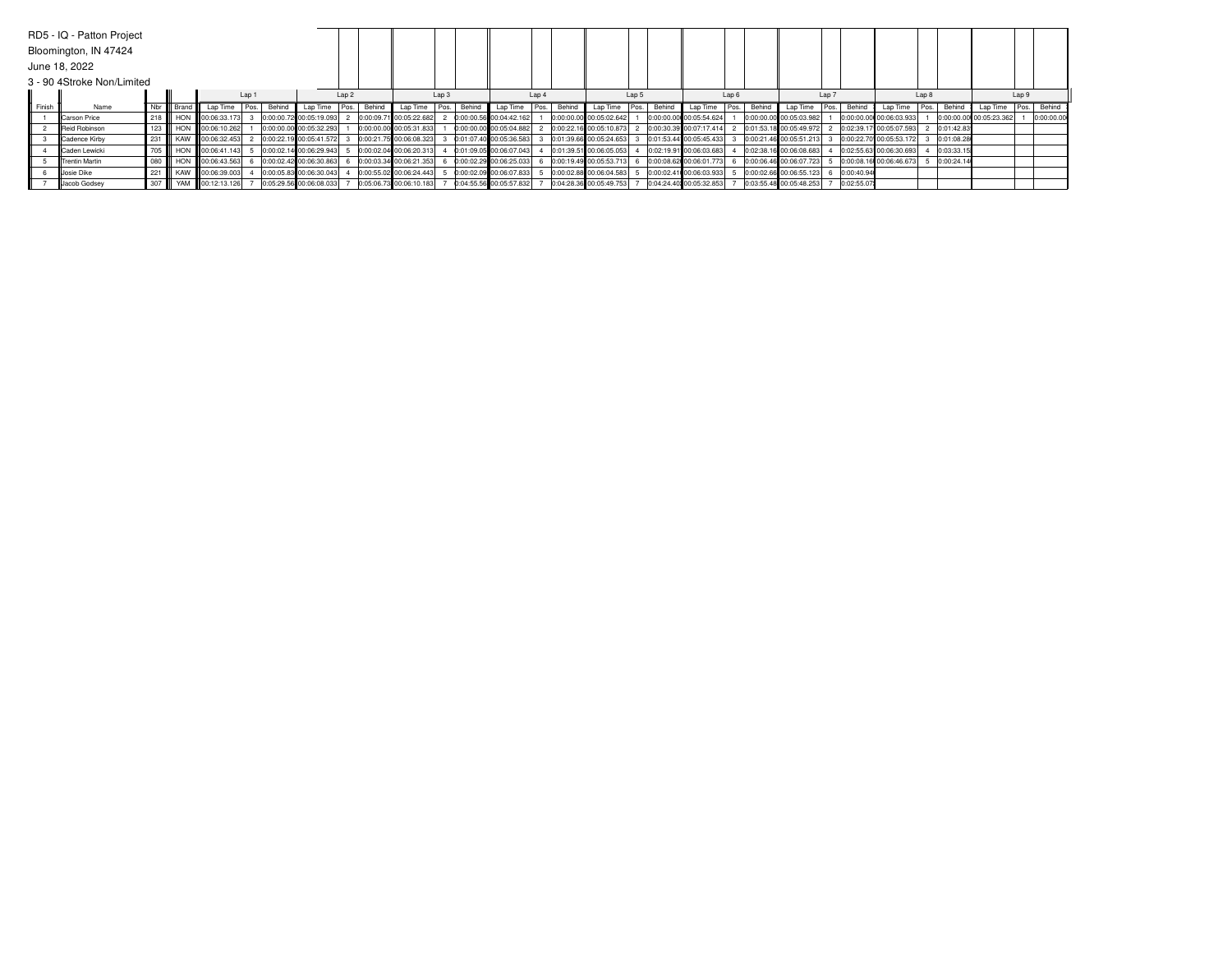|              | RD5 - IQ - Patton Project  |               |                                     |       |        |                         |                  |        |                                                   |                  |        |                                                                                                                                                                                            |       |        |                         |       |        |                                                   |       |            |                         |       |            |                         |       |            |                         |       |            |
|--------------|----------------------------|---------------|-------------------------------------|-------|--------|-------------------------|------------------|--------|---------------------------------------------------|------------------|--------|--------------------------------------------------------------------------------------------------------------------------------------------------------------------------------------------|-------|--------|-------------------------|-------|--------|---------------------------------------------------|-------|------------|-------------------------|-------|------------|-------------------------|-------|------------|-------------------------|-------|------------|
|              | Bloomington, IN 47424      |               |                                     |       |        |                         |                  |        |                                                   |                  |        |                                                                                                                                                                                            |       |        |                         |       |        |                                                   |       |            |                         |       |            |                         |       |            |                         |       |            |
|              | June 18, 2022              |               |                                     |       |        |                         |                  |        |                                                   |                  |        |                                                                                                                                                                                            |       |        |                         |       |        |                                                   |       |            |                         |       |            |                         |       |            |                         |       |            |
| 4 - 90 Stock |                            |               |                                     |       |        |                         |                  |        |                                                   |                  |        |                                                                                                                                                                                            |       |        |                         |       |        |                                                   |       |            |                         |       |            |                         |       |            |                         |       |            |
|              |                            |               |                                     | Lap 1 |        |                         | Lap <sub>2</sub> |        |                                                   | Lap <sub>3</sub> |        |                                                                                                                                                                                            | Lap 4 |        |                         | Lap 5 |        |                                                   | Lap 6 |            |                         | Lap 7 |            |                         | Lap 8 |            |                         | Lap 9 |            |
| Finish       | Name                       | Nbr III Brand | Lap Time                            | Pos.  | Behind | Lap Time                | Pos.             | Behind | Lap Time Pos.                                     |                  | Behind | Lap Time                                                                                                                                                                                   | Pos.  | Behind | Lap Time Pos.           |       | Behind | Lap Time                                          | Pos.  | Behind     | Lap Time                | Pos.  | Behind     | Lao Time                | Pos.  | Behing     | Lap Time                | Pos.  | Behind     |
|              | <b>IIMason Vanpelt</b>     |               | 639 HON 00:06:06.713                |       |        | 0:00:00.00 00:05:20.013 |                  |        | 0:00:00.00 00:05:21.302                           |                  |        | 0:00:00.00 00:05:04.322                                                                                                                                                                    |       |        | 0:00:00.00 00:05:11.523 |       |        | 0:00:00.00 00:05:49.843                           |       |            | 0:00:00.00 00:04:42.912 |       |            | 0:00:00.00 00:05:55.983 |       |            | 0:00:00.00 00:05:26.962 |       | 0:00:00.00 |
|              | Tanner Brinegar            |               | 070 CTH 00:06:34.543                |       |        | 0:00:17.91 00:06:14.393 |                  |        | 0:00:00.80 00:06:24.453                           |                  |        | 0:00:06.82 00:06:16.263                                                                                                                                                                    |       |        | 0:00:14.22 00:05:51.113 |       |        | 3 0:00:03.79 00:06:03.723                         |       |            | 0:00:03.90 00:06:06.873 |       |            | 0:00:01.09 00:05:24.592 |       | 0:05:23.34 |                         |       |            |
|              | Bryce Barrow               |               | 921   OTH 00:06:14.173              |       |        | 0:00:07.46 00:06:30.753 |                  |        | 2 0:01:18.20 00:06:19.833                         |                  |        | 0:02:16.73 00:06:07.003                                                                                                                                                                    |       |        | 0:03:19.41 00:06:05.213 |       |        | 2 0:04:13.10 00:06:03.613                         |       |            | 0:04:26.87 00:06:09.683 |       |            | 0:05:53.64 00:06:32.533 | 3     | 0:01:06.85 |                         |       |            |
|              | Blake Basham               |               | 458 <b>III HON III</b> 00:06:16.633 |       |        | 0:00:02.46 00:06:31.503 |                  |        | 0:00:03.21 00:06:18.433                           |                  |        | 0:00:01.81 00:06:08.863                                                                                                                                                                    |       |        | 0:00:03.67 00:06:19.724 |       |        | 0:00:14.39 00:05:54.252                           |       |            | 0:00:04.92 00:06:28.143 |       | 0:00:26.19 |                         |       |            |                         |       |            |
|              | Sydnie Latimer             |               | 035 CTH 00:06:37.183                |       |        | 0:00:02.64 00:06:50.913 |                  |        | 0:00:31.44 00:05:59.633                           |                  |        | 0:00:05.09 00:06:16.953                                                                                                                                                                    |       |        | 0:00:02.30 00:07:42.484 |       |        | 0:00:03.09 00:06:41.393                           |       |            | 0:02:39.15 00:06:28.403 |       | 0:02:39.41 |                         |       |            |                         |       |            |
|              | <b>IlAmelia Stidman</b>    | $924$ POL     | 00:07:13.823                        |       |        |                         |                  |        | 0:00:30.36 00:06:16.244 8 0:00:01.97 00:06:17.562 |                  |        | 0:00:19.90 00:06:21.643                                                                                                                                                                    |       |        | 0:00:03.16 00:07:57.164 |       |        | 0:00:28.29 00:06:15.934                           |       |            | 0:00:13.81 00:06:17.592 |       | 0:00:03.00 |                         |       |            |                         |       |            |
|              | Frederick Wangler          |               | 008 POL 00:07:45.883                |       |        | 0:00:32.06 00:06:36.394 | -9               |        | 0:00:52.21 00:06:14.433                           |                  |        | 0:00:49.08 00:05:57.093                                                                                                                                                                    |       |        | 0:00:24.53 00:07:38.043 |       |        | 0:00:05.41 00:06:13.673                           |       |            | 0:00:03.14 00:06:17.503 |       | 0:00:03.06 |                         |       |            |                         |       |            |
|              | <b>Il</b> Makvnlee Latimer |               | 034 KAW 00:06:39.063                |       |        |                         |                  |        | 0:00:01.88 00:06:14.383 5 0:00:04.51 00:06:25.903 |                  |        | 0:00:05.96 00:06:23.033                                                                                                                                                                    |       |        |                         |       |        | 0:00:12.73 00:07:41.694 5 0:01:48.92 00:09:27.764 |       |            | 0:02:26.32 00:08:42.405 |       | 0:04:51.22 |                         |       |            |                         |       |            |
|              | Sofia Crossett             |               | 005   OTH 00:06:43.463              |       |        |                         |                  |        | 0:00:04.40 00:06:13.193 6 0:00:03.21 00:06:25.983 |                  |        | 0:00:03.29 00:06:43.473                                                                                                                                                                    |       |        | 0:00:21.43 00:07:32.034 |       |        | 0:00:10.98 00:12:40.076                           |       | 0:03:26.38 |                         |       |            |                         |       |            |                         |       |            |
|              | Derek Crossett             |               |                                     |       |        |                         |                  |        |                                                   |                  |        | 0.05:04.04 0.09:02.234 10 0.09:12.234 10 0.01:26.35 00:08:13.914 10 0:03:03.87 00:08:11.644 10 0:05:01.08:00:08:33.025 10 0:07:37.01 00:08:10.123 10 0:08:09.09 00:09:01.325 10 0:05:04.04 |       |        |                         |       |        |                                                   |       |            |                         |       |            |                         |       |            |                         |       |            |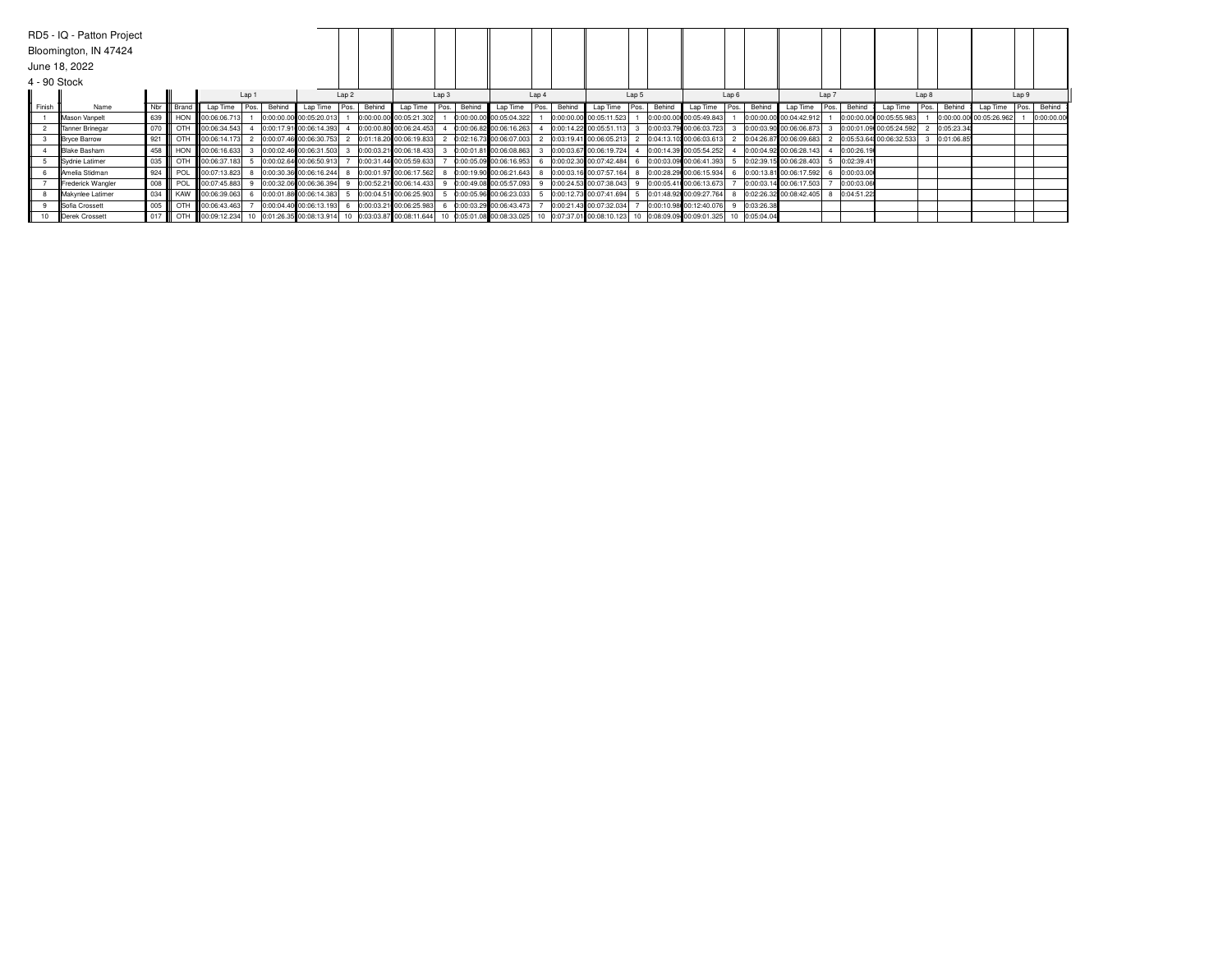|          | RD5 - IQ - Patton Project |     |                             |       |        |                         |                  |            |          |                  |             |                          |       |               |        |          |       |        |               |                  |        |          |                  |        |          |       |             |
|----------|---------------------------|-----|-----------------------------|-------|--------|-------------------------|------------------|------------|----------|------------------|-------------|--------------------------|-------|---------------|--------|----------|-------|--------|---------------|------------------|--------|----------|------------------|--------|----------|-------|-------------|
|          | Bloomington, IN 47424     |     |                             |       |        |                         |                  |            |          |                  |             |                          |       |               |        |          |       |        |               |                  |        |          |                  |        |          |       |             |
|          | June 18, 2022             |     |                             |       |        |                         |                  |            |          |                  |             |                          |       |               |        |          |       |        |               |                  |        |          |                  |        |          |       |             |
|          | 5 - 70 Modified           |     |                             |       |        |                         |                  |            |          |                  |             |                          |       |               |        |          |       |        |               |                  |        |          |                  |        |          |       |             |
|          |                           |     |                             | Lap 1 |        |                         | Lap <sub>2</sub> |            |          | Lap <sub>3</sub> |             |                          | Lap 4 |               | Lao !  |          | Lap 6 |        |               | Lap <sub>7</sub> |        |          | Lap <sub>8</sub> |        |          | Lap 9 |             |
| I Finish | Name                      |     | Nbr Brand   Lap Time   Pos. |       | Behind | Lap Time                | Pos.             | Behind     | Lap Time |                  | Pos. Behind | Lap Time   Pos.   Behind |       | Lap Time Pos. | Behind | Lap Time | Pos.  | Behind | Lap Time Pos. |                  | Behind | Lap Time | Pos.             | Behind | Lap Time |       | Pos. Behind |
|          | Raylynn Drogich           | 616 | OTH 00:09:02.034            |       |        | 0:00:00.00 00:08:21.905 |                  | 0:00:00.00 |          |                  |             |                          |       |               |        |          |       |        |               |                  |        |          |                  |        |          |       |             |